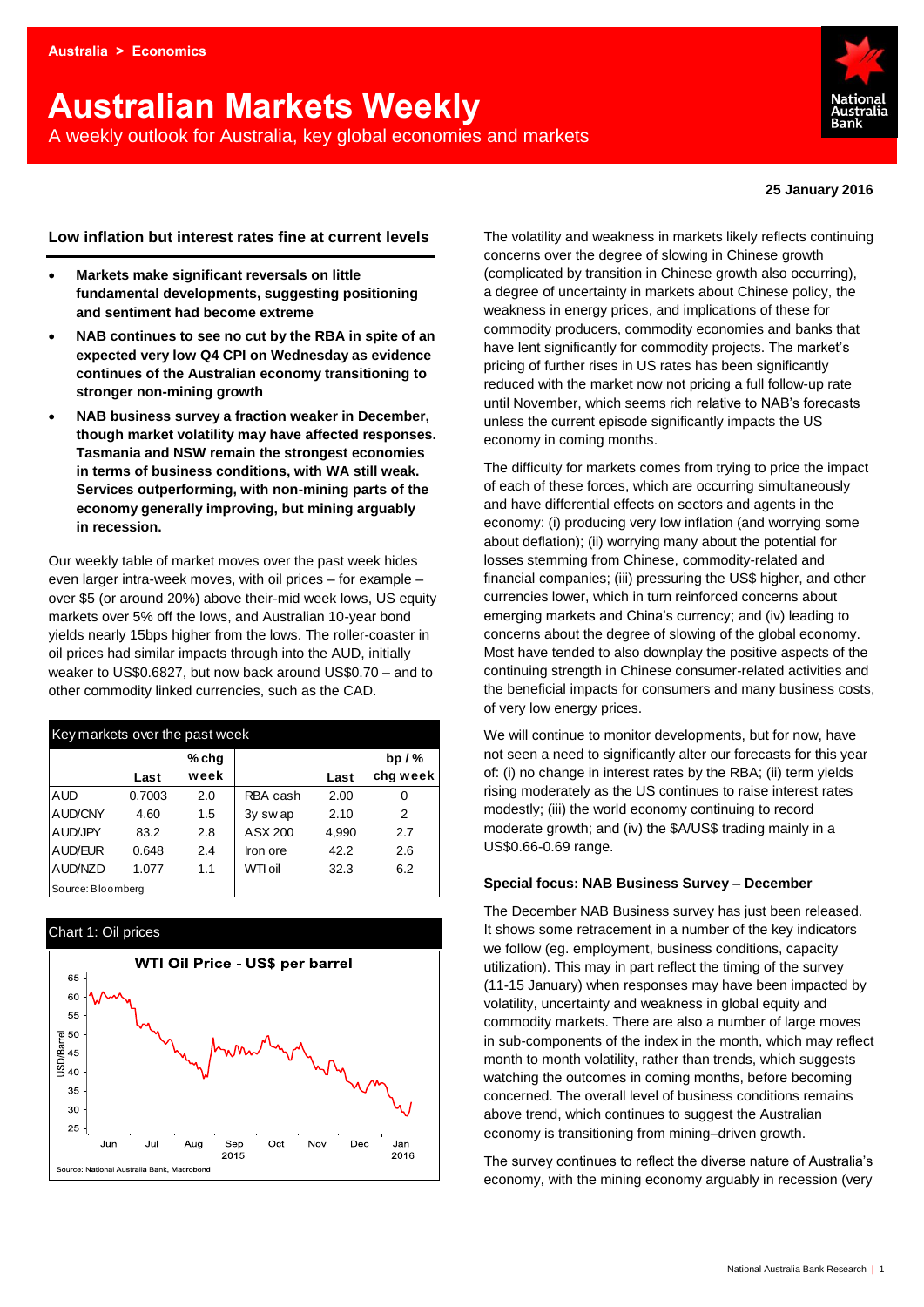weak business conditions, albeit with a surprise bounce this month), but the non-mining parts of the economy (especially services) mostly improving. The improvement in non-mining is evident in more positive trends for manufacturing, retail, transport and wholesale in recent months, although retail dropped back from a very strong November reading, while construction had an odd very weak reading in the month. (The below chart shows Business Conditions on a trend basis that abstracts from such variability.)



Unsurprisingly, the mining/non-mining divide is playing out regionally in business conditions, with WA the weakest in December and Tasmania, NSW and Vic the strongest. Queensland is interesting, given circa 10% of its GDP derives from mining, with business conditions having improved modestly in recent months. And even in SA, business conditions seem to have improved somewhat in recent times, with business conditions recording the first positive reading in over a year in January. The trend in Qld and SA conditions is showing some modest improvement while even WA has been relatively steady, if subdued.

#### Chart 3: Tasmania and NSW strongest



These trends appear to mirror many global trends, perhaps with Australia having been subject to them slightly earlier than other countries given coal and iron ore prices declined three to six months earlier than oil prices: the consumer and non-manufacturing parts of the economy are holding up better than the mining- and energy-related parts of the economy and manufacturing particularly exposed to mining, with the former

likely receiving support from lower oil prices. The important point will be to ascertain whether non-manufacturing can remain relatively immune to the impact of weak energy prices on parts of manufacturing.



#### **The week ahead**

An important week for Australian markets, even if somewhat interrupted by the Australia Day holiday on Tuesday. The key focus will be Q4 CPI data released on Wednesday, where NAB looks for lower than market forecast outcomes for both the headline and core rates (Headline: NAB: 0.1% q/q Mkt: 0.3% q/q; Core: NAB +0.4% q/q; Mkt +0.5% q/q), with the risk assessed to be on the downside for NAB's forecasts. The very low outcomes largely reflect falling fruit and petrol prices, subdued wages and slower rental growth. Despite our expectation for low outcomes, we don't see the RBA cutting rates again anytime soon, as the low CPI outcomes do not appear to reflect weak demand. Moreso, the Australian economy continues to transition reasonably to stronger nonmining growth, as evidenced by the modest downtrend to the unemployment rate over the past six months. The key question for markets and the RBA Board when it meets next week will be whether recent market developments leave it comfortable with the view that the prospects for a further pick-up in growth remain in force.

While there are three central bank meetings in the second half of the week which will receive attention, in truth, most focus is likely to be on whether markets can continue their tentative recoveries from late last week. The FOMC meeting is not expected to see any change in US rates – focus will be on the words of the Fed, to see whether the market has been correct to reduce the chances of a follow up rate move so much (with a further rate rise in the US now not fully priced until late in the year). The RBNZ on Thursday will be watched closely following the very low Q4 NZ CPI outcome, though the majority of economists and our BNZ colleagues expect no change in rates. And while the odds of the BoJ doing something on Friday have risen, it would be a surprise to us if a move was forthcoming as early as this week.

#### [Ivan.Colhoun@nab.com.au](mailto:Ivan.Colhoun@nab.com.au)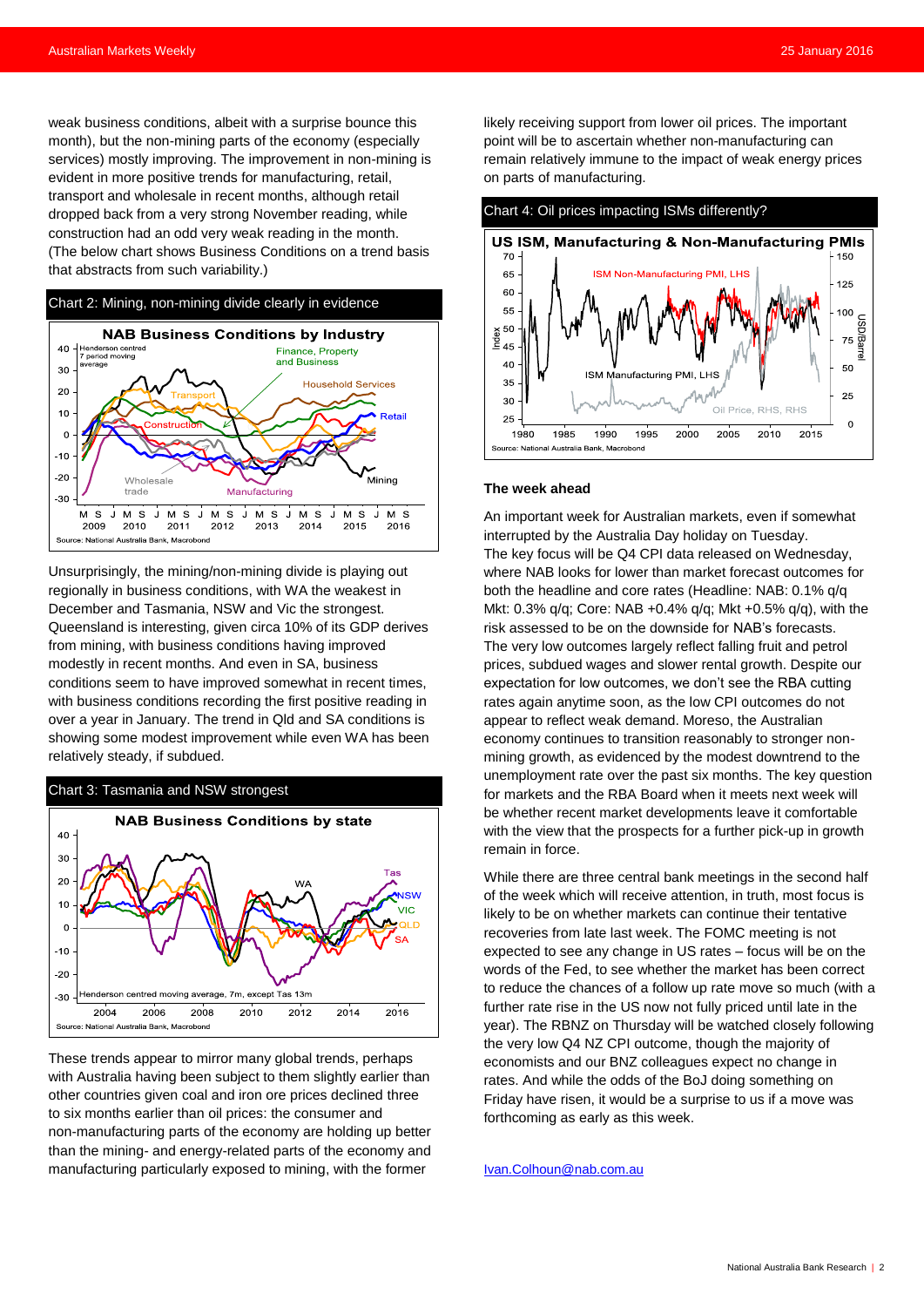#### Calendar of Economic Releases

|                              | <b>Calendar of Economic Releases</b>                                            |                                |                          |                          |        |                             |                |                |
|------------------------------|---------------------------------------------------------------------------------|--------------------------------|--------------------------|--------------------------|--------|-----------------------------|----------------|----------------|
|                              | Country Economic Indicator                                                      | Period                         | Forecast                 | Consensus                | Actual | <b>Previous</b>             | <b>GMT</b>     | <b>AEDT</b>    |
| <b>NZ</b>                    | Monday, 25 January 2016<br>Partial holiday - Wellington Anniversary             |                                |                          |                          |        |                             |                |                |
| JN                           | Trade Balance Adjusted                                                          | Dec                            |                          | 84.2                     |        | $-3.304$                    | 23.50          | 10.50          |
| <b>AU</b><br><b>JN</b>       | <b>NAB Business Conditions/Confidence</b><br>Leading Index CI                   | <b>Dec</b><br>Nov <sub>F</sub> |                          |                          | 7/3    | 10/5<br>103.9               | 0.30<br>5.00   | 11.30<br>16.00 |
| GE                           | <b>IFO Business Climate</b>                                                     | Jan                            |                          | 108.4                    |        | 108.7                       | 9.00           | 20.00          |
| <b>GE</b>                    | IFO Current Assessment/Expectations                                             | Jan                            |                          | 112.6/104.1              |        | 112.8/104.7                 | 9.00           | 20.00          |
| UK<br>UK                     | CBI Trends Total Orders<br><b>CBI Business Optimism</b>                         | Jan<br>Jan                     |                          | $-10$                    |        | $-7$<br>$-12$               | 11.00<br>11.00 | 22.00<br>22.00 |
| US                           | Dallas Fed Manf. Activity                                                       | Jan                            |                          | $-14$                    |        | $-20.1$                     | 14.30          | 1.30           |
| CA                           | Bloomberg Nanos Confidence                                                      | Jan 22                         |                          |                          |        | 53                          | 15.00          | 2.00           |
| Tuesday<br><b>AU</b>         | <b>26 January 2016</b><br>Australia Day holiday                                 |                                |                          |                          |        |                             |                |                |
| NZ                           | Crown accounts                                                                  | Nov                            |                          |                          |        |                             | 21.00          | 8.00           |
| NZ                           | Performance Services Index (sa)                                                 | Dec                            |                          |                          |        | 59.8                        | 21.30          | 8.30           |
| AU<br>NZ                     | ANZ Roy Morgan Weekly Consumer Confidence Index<br>Credit Card Spending MoM/YoY | Jan 24<br>Dec                  |                          |                          |        | 113.2<br>0.7/8.5            | 22.30<br>2.00  | 9.30<br>13.00  |
| US                           | FHFA House Price Index MoM                                                      | Nov                            |                          | 0.5                      |        | 0.5                         | 14.00          | 1.00           |
| US                           | S&P/CS 20 City MoM SA/YoY                                                       | Nov                            |                          | 0.8/5.64                 |        | 0.84/5.54                   | 14.00          | 1.00           |
| US<br>US                     | Markit US Services/Composite PMI                                                | Jan P                          |                          | 53.9<br>96.5             |        | 54.3/54<br>96.5             | 14.45<br>15.00 | 1.45<br>2.00   |
| US                           | Consumer Confidence Index<br>Richmond Fed Manufact. Index                       | Jan<br>Jan                     |                          | 2                        |        | 6                           | 15.00          | 2.00           |
|                              | Wednesday, 27 January 2016                                                      |                                |                          |                          |        |                             |                |                |
| <b>NZ</b>                    | PM Key speaking to Wellington Chamber of Commerce (no time as yet)              |                                |                          |                          |        | $-0.2$                      | 23.30          | 10.30          |
| AU<br>AU                     | Westpac Leading Index MoM<br>Skilled Vacancies MoM                              | Dec<br>Dec                     |                          |                          |        | 1.2                         | 0.00           | 11.00          |
| AU                           | CPI QoQ/YoY                                                                     | 4Q                             | 0.1/1.4                  | 0.3/1.6                  |        | 0.5/1.5                     | 0.30           | 11.30          |
| <b>AU</b>                    | <b>CPI Trimmed Mean QoQ/YoY</b>                                                 | 4Q                             | 0.4/2.0                  | 0.5/2.1                  |        | 0.3/2.1                     | 0.30           | 11.30          |
| <b>AU</b><br>CH              | <b>CPI Weighted Median QoQ/YoY</b><br><b>Industrial Profits YoY</b>             | 4Q<br>Dec                      | 0.4/2.2                  | 0.5/2.1                  |        | 0.3/2.2<br>$-1.4$           | 0.30<br>1.30   | 11.30<br>12.30 |
| <b>CH</b>                    | Westpac-MNI Consumer Sentiment                                                  | Jan                            |                          |                          |        | 113.7                       | 1.45           | 12.45          |
| JN                           | Small Business Confidence                                                       | Jan                            |                          | 48.5                     |        | 48.3                        | 5.00           | 16.00          |
| GE<br>US                     | GfK Consumer Confidence<br><b>MBA Mortgage Applications</b>                     | Feb<br>Jan 22                  |                          | 9.3                      |        | 9.4<br>9                    | 7.00<br>12.00  | 18.00<br>23.00 |
| US                           | New Home Sales/MoM                                                              | Dec                            |                          | 500/2                    |        | 490/4.3                     | 15.00          | 2.00           |
| US                           | <b>FOMC Rate Decision (Lower/Upper Bound)</b>                                   | Jan 27                         |                          | 0.25/0.5                 |        | 0.25/0.5                    | 19.00          | 6.00           |
| Thursda<br><b>NZ</b>         | y, 28 January 2016<br><b>RBNZ Official Cash Rate</b>                            | Jan 28                         | 2.5                      | 2.5                      |        | 2.5                         | 20.00          | 7.00           |
| <b>NZ</b>                    | <b>Trade Balance</b>                                                            | Dec                            | $-112$                   | $-131$                   |        | $-779$                      | 21.45          | 8.45           |
| <b>JN</b>                    | Retail Sales MoM                                                                | Dec                            |                          | $\mathbf{1}$             |        | $-2.5$                      | 23.50          | 10.50          |
| JN<br>AU                     | Dept. Store, Supermarket Sales<br>Export/Import price index QoQ                 | <b>Dec</b><br>4Q               | $-3.6/0.0$               | 0.2<br>$-3.9/-0.8$       |        | $-1.5$<br>0/1.4             | 23.50<br>0.30  | 10.50<br>11.30 |
| UK                           | GDP QoQ/YoY                                                                     | 4Q A                           |                          | 0.5/1.9                  |        | 0.4/2.1                     | 9.30           | 20.30          |
| UK                           | Index of Services MoM                                                           | Nov                            |                          | 0.2                      |        | 0.1                         | 9.30           | 20.30          |
| EС                           | <b>Business Climate Indicator</b>                                               | Jan                            |                          | 0.4                      |        | 0.41                        | 10.00          | 21.00          |
| UK<br>GE                     | <b>CBI Reported Sales</b><br>CPI MoM                                            | Jan<br>Jan P                   |                          | 17.5<br>$-0.8$           |        | 19<br>$-0.1$                | 11.00<br>13.00 | 22.00<br>0.00  |
| GE                           | CPI EU Harmonized MoM                                                           | Jan P                          |                          | $-1$                     |        | $\mathbf 0$                 | 13.00          | 0.00           |
| US                           | Initial Jobless Claims                                                          | Jan 23                         |                          | 281                      |        | 293                         | 13.30          | 0.30           |
| US<br>US                     | Durable Goods Orders<br>Cap Goods Orders Nondef Ex Air                          | Dec P<br>Dec P                 |                          | $-0.5$<br>$-0.2/0.5$     |        | 0<br>$-0.3/-0.6$            | 13.30<br>13.30 | 0.30<br>0.30   |
| US                           | Pending Home Sales MoM/YoY                                                      | Dec                            |                          | 0.9/4.8                  |        | $-0.9/5.1$                  | 15.00          | 2.00           |
| US                           | Kansas City Fed Manf. Activity                                                  | Jan                            |                          |                          |        | -9                          | 16.00          | 3.00           |
| NZ                           | Friday, 29 January 2016<br><b>Building Permits MoM</b>                          | <b>Dec</b>                     |                          |                          |        | 1.8                         | 21.45          | 8.45           |
| JN                           | Jobless Rate                                                                    | Dec                            |                          | 3.3                      |        | 3.3                         | 23.30          | 10.30          |
| JN                           | Overall Household Spending YoY                                                  | Dec                            |                          | $-2.5$                   |        | $-2.9$                      | 23.30          | 10.30          |
| JN<br>JN                     | Natl CPI YoY<br>Industrial Production MoM                                       | Dec<br>Dec P                   |                          | 0.2<br>$-0.3$            |        | 0.3<br>$-0.9$               | 23.30<br>23.50 | 10.30<br>10.50 |
| UK                           | GfK Consumer Confidence                                                         | Jan                            |                          | $\mathbf{1}$             |        | 2                           | 0.50           | 11.50          |
| AU                           | PPI QoQ/YoY                                                                     | 4Q                             |                          |                          |        | 0.9/1.7                     | 0.30           | 11.30          |
| AU                           | RBA credit MoM/YoY                                                              | <b>Dec</b>                     | 0.6/6.8                  | 0.55/6.7                 |        | 0.4/6.6                     | 0.30           | 11.30          |
| NZ<br><b>JN</b>              | Credit aggregates (household) YoY<br>Bank of Japan Monetary Policy Statement    | Dec                            |                          |                          |        | 7.20%                       | 2.00<br>3.00   | 13.00<br>14.00 |
| <b>JN</b>                    | BOJ Annual Rise in Monetary Base                                                | Jan 29                         |                          | 80                       |        | 80                          | 3.50           | 14.50          |
| EC                           | M3 Money Supply YoY                                                             | Dec                            |                          | 5.2                      |        | 5.1                         | 9.00           | 20.00          |
| EC<br>EC                     | CPI Estimate YoY<br>CPI Core YoY                                                | Jan<br>Jan A                   |                          | 0.4<br>0.9               |        | 0.2<br>0.9                  | 10.00<br>10.00 | 21.00<br>21.00 |
| US                           | <b>Employment Cost Index</b>                                                    | 4Q                             |                          | 0.6                      |        | 0.6                         | 13.30          | 0.30           |
| US                           | Advance Goods Trade Balance                                                     | Dec                            |                          | $-60$                    |        | $-60.5$                     | 13.30          | 0.30           |
| <b>US</b><br>CA              | <b>GDP Annualized QoQ</b><br>Industrial Product/Raw materials Prices MoM        | 4Q A<br>Dec                    |                          | 0.8<br>$-0.3$            |        | 2 <sup>2</sup><br>$-0.2/-4$ | 13.30<br>13.30 | 0.30<br>0.30   |
| CA                           | GDP MoM/YoY                                                                     | Nov                            |                          | 0.3/0.2                  |        | $0/-0.2$                    | 13.30          | 0.30           |
| US                           | <b>ISM Milwaukee</b>                                                            | Jan                            |                          |                          |        | 48.53                       | 14.00          | 1.00           |
| US<br>US                     | Chicago Purchasing Manager<br>U. of Mich. Sentiment                             | Jan<br>Jan F                   |                          | 45.9<br>93               |        | 42.9<br>93.3                | 14.45<br>15.00 | 1.45<br>2.00   |
| US                           | Fed's Williams speaks on forecasts in San Francisco                             |                                |                          |                          |        |                             | 20.30          | 7.30           |
|                              | Upcoming Central Bank Interest Rate Announcements                               |                                |                          |                          |        |                             |                |                |
| <b>US Federal Reserve</b>    |                                                                                 | 27-Jan                         | 0.25-0.50%               |                          |        | 0.25-0.50%                  |                |                |
|                              | New Zealand, RBNZ                                                               | 28-Jan                         | 2.50%                    | 2.50%                    |        | 2.50%                       |                |                |
| Japan, BoJ<br>Australia, RBA |                                                                                 | 29-Jan                         | $0.0\% - 0.1\%$<br>2.00% | $0.0\% - 0.1\%$<br>2.00% |        | $0.0\% - 0.1\%$<br>2.00%    |                |                |
| UK BOE                       |                                                                                 | 2-Feb<br>4-Feb                 |                          |                          |        | 0.50%                       |                |                |
| Europe ECB                   |                                                                                 | 10-Mar                         |                          |                          |        | 0.05%                       |                |                |
| Canada, BoC                  |                                                                                 | 10-Mar                         |                          |                          |        | 0.50%                       |                |                |

**GMT: Greenwich Mean Time; AEDT: Australian Eastern Daylight Saving Time**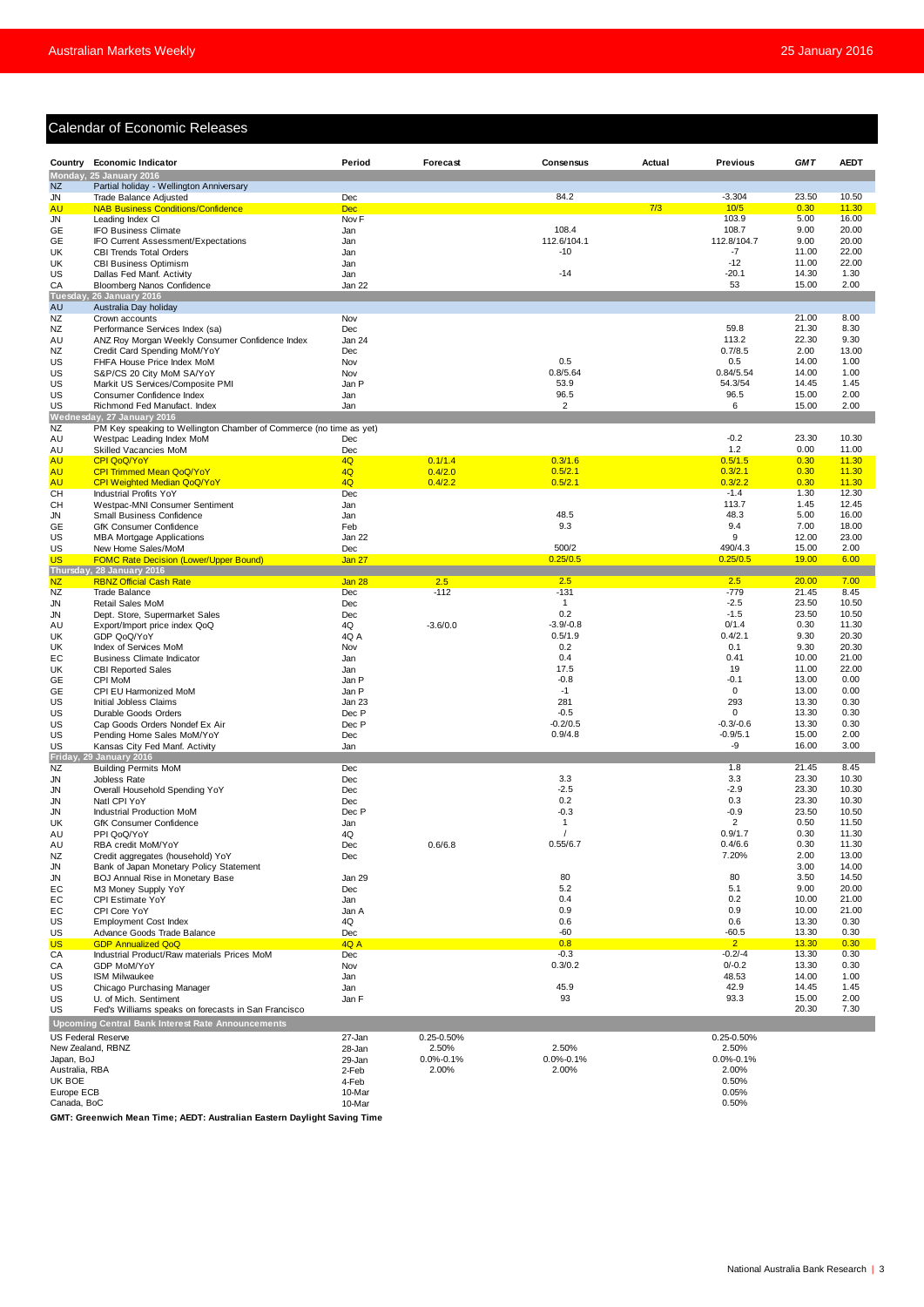#### Forecasts

| Forecasts                                                           |        |                 |         |        |                |        |                |        |                |                |                    |                |         |         |                |
|---------------------------------------------------------------------|--------|-----------------|---------|--------|----------------|--------|----------------|--------|----------------|----------------|--------------------|----------------|---------|---------|----------------|
| <b>Economic Forecasts</b>                                           |        |                 |         |        |                |        |                |        |                |                |                    |                |         |         |                |
|                                                                     |        | Annual % change |         |        |                |        |                |        |                |                | Quarterly % change |                |         |         |                |
|                                                                     |        |                 |         | 2014   |                |        | 2015<br>2016   |        |                |                |                    |                |         |         |                |
| <b>Australia Forecasts</b>                                          | 2014   | 2015            | 2016    | Q1     | Q <sub>2</sub> | Q3     | Q <sub>4</sub> | Q1     | Q <sub>2</sub> | Q <sub>3</sub> | Q <sub>4</sub>     | Q <sub>1</sub> | Q2      | Q3      | Q <sub>4</sub> |
| <b>Household Consumption</b>                                        | 2.7    | 2.6             | 3.0     | 0.5    | 0.7            | 0.6    | 0.8            | 0.5    | 0.6            | 0.7            | 0.8                | 0.9            | 0.7     | 0.6     | 0.5            |
| <b>Underlying Business Investment</b>                               | $-5.0$ | $-10.8$         | $-10.3$ | $-1.8$ | $-2.7$         | 0.1    | $-1.5$         | $-4.3$ | $-2.0$         | $-5.5$         | $-3.5$             | $-2.8$         | $-0.9$  | $-2.3$  | $-1.1$         |
| <b>Residential Construction</b>                                     | 7.4    | 9.1             | 5.6     | 4.1    | 1.8            | $-1.5$ | 4.0            | 4.6    | 0.4            | 0.9            | 3.3                | 1.5            | 0.8     | 0.9     | $-0.4$         |
| <b>Underlying Public Spending</b>                                   | $-0.7$ | 2.1             | 2.0     | 0.2    | $-1.3$         | $-1.1$ | 0.2            | 1.1    | 2.2            | $-0.9$         | 1.8                | $-0.4$         | 0.6     | 0.6     | 0.6            |
| Exports                                                             | 6.7    | 6.4             | 9.0     | 3.3    | $-0.4$         | 2.6    | 1.5            | 3.7    | $-3.3$         | 4.6            | 1.9                | 2.5            | 2.1     | 2.3     | 2.4            |
| Imports                                                             | $-1.6$ | 0.9             | 0.8     | $-2.5$ | 3.1            | $-1.0$ | $-1.7$         | 3.0    | 0.1            | $-2.4$         | 0.5                | 0.4            | 1.0     | 0.6     | 0.6            |
| Net Exports (a)                                                     | 1.7    | 1.2             | 1.8     | 1.2    | $-0.7$         | 0.8    | 0.7            | 0.2    | $-0.8$         | 1.5            | 0.3                | 0.5            | 0.3     | 0.4     | 0.5            |
| Inventories (a)                                                     | 0.1    | 0.1             | $-0.1$  | $-0.1$ | 0.7            | 0.3    | $-0.9$         | 0.5    | 0.0            | 0.0            | 0.0                | 0.0            | $-0.1$  | 0.0     | 0.0            |
| Domestic Demand - qtr%                                              |        |                 |         | 0.3    | 0.0            | $-0.2$ | 0.5            | 0.2    | 0.6            | $-0.5$         | 0.7                | 0.2            | 0.5     | 0.3     | 0.3            |
| Dom Demand - ann %                                                  | 1.1    | 0.9             | 1.3     | 1.8    | 1.4            | 0.5    | 0.6            | 0.5    | 1.1            | 0.8            | 1.0                | 1.0            | 0.9     | 1.7     | 1.4            |
| Real GDP - qtr %                                                    |        |                 |         | 0.9    | 0.5            | 0.4    | 0.4            | 0.9    | 0.3            | 0.9            | 0.6                | 0.7            | 0.8     | 0.6     | 0.7            |
| Real GDP - ann %                                                    | 2.6    | 2.3             | 2.7     | 3.0    | 2.7            | 2.5    | 2.2            | 2.1    | 1.9            | 2.5            | 2.7                | 2.5            | 3.0     | 2.7     | 2.8            |
| CPI headline - qtr %                                                |        |                 |         | 0.6    | 0.5            | 0.5    | 0.2            | 0.2    | 0.7            | 0.5            | 0.1                | 0.3            | 0.7     | 0.8     | 0.9            |
| CPI headline - ann %                                                | 2.5    | 1.4             | 1.9     | 2.9    | 3.0            | 2.3    | 1.7            | 1.3    | 1.5            | 1.5            | 1.4                | 1.5            | 1.6     | 1.9     | 2.8            |
| CPI underlying - qtr %                                              |        |                 |         | 0.6    | 0.6            | 0.4    | 0.6            | 0.7    | 0.5            | 0.3            | 0.4                | 0.6            | 0.7     | 0.7     | 0.7            |
| CPI underlying - ann %                                              | 2.5    | 2.2             | 2.2     | 2.7    | 2.7            | 2.5    | 2.3            | 2.4    | 2.3            | 2.2            | 2.0                | 1.9            | 2.0     | 2.4     | 2.6            |
| Wages (Pvte WPI -ann %)                                             | 2.5    | 2.2             | 2.5     | 2.5    | 2.4            | 2.5    | 2.5            | 2.3    | 2.2            | 2.1            | 2.1                | 2.2            | 2.4     | 2.6     | 2.7            |
| Unemployment Rate (%)                                               | 6.0    | 6.0             | 5.7     | 5.8    | 6.0            | 6.2    | 6.2            | 6.2    | 5.9            | 6.2            | 5.8                | 5.8            | 5.8     | 5.7     | 5.6            |
| Terms of trade                                                      | $-7.4$ | $-12.2$         | $-10.2$ | $-1.7$ | $-4.5$         | $-3.3$ | $-1.5$         | $-2.8$ | $-4.3$         | $-2.3$         | $-7.2$             | $-3.5$         | 0.7     | 0.3     | $-0.8$         |
| G&S trade balance, \$Abn                                            | $-9.4$ | $-35.6$         | $-46.9$ | 2.2    | $-4.5$         | $-4.3$ | $-2.8$         | $-4.7$ | $-10.9$        | $-7.4$         | $-12.5$            | $-13.7$        | $-12.5$ | $-10.8$ | $-10.0$        |
| % of GDP                                                            | $-0.6$ | $-2.2$          | $-2.8$  | 0.5    | $-1.1$         | $-1.1$ | $-0.7$         | $-1.2$ | $-2.7$         | $-1.8$         | $-3.1$             | $-3.4$         | $-3.0$  | $-2.6$  | $-2.3$         |
| Current Account (% GDP)                                             | $-3.0$ | $-4.6$          | $-5.5$  | $-2.4$ | $-3.5$         | $-3.3$ | $-2.9$         | $-3.3$ | $-5.1$         | $-4.4$         | $-5.7$             | $-6.0$         | $-5.6$  | $-5.2$  | $-5.0$         |
| <b>Course: NAP Croup Feanamies: (a) Contributions to CDB grouth</b> |        |                 |         |        |                |        |                |        |                |                |                    |                |         |         |                |

 **Source: NAB Group Economics; (a) Contributions to GDP growth**

# **Exchange Rate Forecasts Global GDP**

|                               | 25-Jan | Mar-16 | Jun-16 | Sep-16 | Dec-16 | Mar-17 | Dec year                       | 2013   | 2014                                     | 2015 | 2016 | 2017 | <b>Avg</b> |
|-------------------------------|--------|--------|--------|--------|--------|--------|--------------------------------|--------|------------------------------------------|------|------|------|------------|
| <b>Majors</b>                 |        |        |        |        |        |        | Australia                      | 2.0    | 2.6                                      | 2.3  | 2.7  | 3.0  | 3.4        |
| AUD/USD                       | 0.7003 | 0.67   | 0.66   | 0.68   | 0.69   | 0.69   | US                             | 1.5    | 2.4                                      | 2.5  | 2.4  | 2.3  | 2.6        |
| NZD/USD                       | 0.6502 | 0.62   | 0.60   | 0.61   | 0.61   | 0.61   | Eurozone                       | $-0.2$ | 0.9                                      | 1.4  | 1.7  | 1.9  | 1.5        |
| USD/JPY                       | 118.80 | 115    | 116    | 118    | 121    | 123    | UK                             | 2.2    | 2.9                                      | 2.4  | 2.3  | 2.2  | 2.4        |
| EUR/USD                       | .0803  | 1.09   | 1.07   | 1.06   | 1.07   | 1.07   | Japan                          | 1.6    | $-0.1$                                   | 0.6  | 1.1  | 0.9  | 0.8        |
| GBP/USD                       | .4292  | 1.42   | 1.39   | 1.36   | 1.39   | 1.39   | China                          | 7.7    | 7.3                                      | 6.9  | 6.7  | 6.5  | 9.2        |
| USD/CNY                       | 6.5753 | 6.60   | 6.70   | 6.75   | 6.80   | 6.80   | India                          | 6.4    | 7.1                                      | 7.5  | 7.6  | 7.4  | 6.6        |
| USD/CAD                       | 1.4140 | 1.47   | 1.47   | 1.46   | 1.46   | 1.44   | New Zealand                    | 2.3    | 3.3                                      | 2.2  | 1.8  | 2.0  | 3.0        |
|                               |        |        |        |        |        |        | World                          | 3.3    | 3.3                                      | 3.0  | 3.2  | 3.3  | 3.5        |
| <b>Australian Cross Rates</b> |        |        |        |        |        |        |                                |        |                                          |      |      |      |            |
| AUD/JPY                       | 83.2   | 77     | 77     | 80     | 83     | 85     | <b>Commodity prices (\$US)</b> |        |                                          |      |      |      |            |
| AUD/EUR                       | 0.6482 | 0.61   | 0.62   | 0.64   | 0.64   | 0.64   |                                |        | 25-Jan Mar-16 Jun-16 Sep-16 Dec-16 Mar-1 |      |      |      |            |

#### **Australian Cross Rates**

| -----                         | .      | .    | .    | $\cdots$ | $\cdots$ | .    |                                | <u>.</u> | ັັ                                        | - -  | $\cdot$ | $-1$ | $\sim$ |
|-------------------------------|--------|------|------|----------|----------|------|--------------------------------|----------|-------------------------------------------|------|---------|------|--------|
|                               |        |      |      |          |          |      | World                          | 3.3      | 3.3                                       | 3.0  | 3.2     | 3.3  | 3.5    |
| <b>Australian Cross Rates</b> |        |      |      |          |          |      |                                |          |                                           |      |         |      |        |
| AUD/JPY                       | 83.2   | 77   | 77   | 80       | 83       | 85   | <b>Commodity prices (\$US)</b> |          |                                           |      |         |      |        |
| AUD/EUR                       | 0.6482 | 0.61 | 0.62 | 0.64     | 0.64     | 0.64 |                                |          | 25-Jan Mar-16 Jun-16 Sep-16 Dec-16 Mar-17 |      |         |      |        |
| <b>AUD/GBP</b>                | 0.4900 | 0.47 | 0.47 | 0.50     | 0.50     | 0.50 | WTI oil                        | 32.28    | 46                                        | 49   | 52      | 55   | 58     |
| AUD/NZD                       | 1.0771 | 1.08 | 1.10 | 1.11     | 1.13     | 1.13 | Gold                           | 1100     | 1030                                      | 1010 | 980     | 960  | 930    |
| AUD/CNY                       | 4.6047 | 4.42 | 4.42 | 4.59     | 4.69     | 4.69 | Iron ore                       | 42       | 42                                        | 44   | 42      | 41   | 40     |
| AUD/CAD                       | 0.9902 | 0.98 | 0.97 | 0.99     | 1.01     | 0.99 | Hard cok. coal                 | 89       | 82                                        | 84   | 85      | 83   | 85     |
| AUD/CHF                       | 0.7107 | 0.65 | 0.66 | 0.69     | 0.72     | 0.74 | Thermal coal                   | 49       | 68                                        | 62   | 62      | 62   | 62     |
|                               |        |      |      |          |          |      | Copper                         | 4452     | 4670                                      | 4690 | 4700    | 4720 | 4770   |

#### **Interest Rate Forecasts**

|                               | 25-Jan | Mar-16 | <b>Jun-16</b> | Sep-16 | Dec-16 | Mar-17 |
|-------------------------------|--------|--------|---------------|--------|--------|--------|
| <b>Aust rates</b>             |        |        |               |        |        |        |
| RBA Cash rate                 | 2.00   | 2.00   | 2.00          | 2.00   | 2.00   | 2.00   |
| 3 month bill rate             | 2.27   | 2.25   | 2.25          | 2.25   | 2.25   | 2.50   |
| 3 Year Swap Rate              | 2.10   | 2.2    | 2.3           | 2.4    | 2.6    | 3.0    |
| 10 Year Swap Rate             | 2.83   | 3.2    | 3.4           | 3.4    | 3.4    | 3.8    |
| <b>Offshore Policy Rates</b>  |        |        |               |        |        |        |
| US Fed funds                  | 0.50   | 0.75   | 1.00          | 1.25   | 1.25   | 1.50   |
| ECB refi rate                 | 0.05   | 0.05   | 0.05          | 0.05   | 0.05   | 0.05   |
| BoE repo rate                 | 0.50   | 0.50   | 0.50          | 0.75   | 0.75   | 1.00   |
| BoJ overnight call rate       | 0.08   | 0.10   | 0.10          | 0.10   | 0.10   | 0.10   |
| RBNZ OCR                      | 2.50   | 2.50   | 2.50          | 2.50   | 2.50   | 2.50   |
| China 1yr lending rate        | 4.35   | 4.10   | 3.85          | 3.85   | 3.85   | 0.00   |
| China Reserve Ratio           | 17.5   | 17.0   | 16.5          | 16.0   | 16.0   | --     |
| 10 Year Benchmark Bond Yields |        |        |               |        |        |        |
| Australia                     | 2.74   | 3.1    | 3.3           | 3.3    | 3.4    | 3.6    |
| <b>United States</b>          | 2.05   | 2.5    | 2.8           | 2.8    | 2.8    | 3.0    |
| Europe/Germany                | 0.48   | 0.9    | 1.0           | 1.2    | 1.2    | 0.0    |
| UK                            | 1.71   | 2.2    | 2.3           | 2.4    | 2.4    | 2.8    |
| New Zealand                   | 3.27   | 3.6    | 3.9           | 3.8    | 3.8    | 4.0    |

Sources: NAB Global Markets Research; Bloomberg; ABS

|        |        |        |        |        |        |             |        |        |      |      |      | 20 Yr |
|--------|--------|--------|--------|--------|--------|-------------|--------|--------|------|------|------|-------|
| 25-Jan | Mar-16 | Jun-16 | Sep-16 | Dec-16 | Mar-17 | Dec year    | 2013   | 2014   | 2015 | 2016 | 2017 | Avge  |
|        |        |        |        |        |        | Australia   | 2.0    | 2.6    | 2.3  | 2.7  | 3.0  | 3.4   |
| 0.7003 | 0.67   | 0.66   | 0.68   | 0.69   | 0.69   | US          | 1.5    | 2.4    | 2.5  | 2.4  | 2.3  | 2.6   |
| 0.6502 | 0.62   | 0.60   | 0.61   | 0.61   | 0.61   | Eurozone    | $-0.2$ | 0.9    | 1.4  | 1.7  | 1.9  | 1.5   |
| 118.80 | 115    | 116    | 118    | 121    | 123    | UK          | 2.2    | 2.9    | 2.4  | 2.3  | 2.2  | 2.4   |
| 1.0803 | 1.09   | 1.07   | 1.06   | 1.07   | 1.07   | Japan       | 1.6    | $-0.1$ | 0.6  | 1.1  | 0.9  | 0.8   |
| 1.4292 | 1.42   | 1.39   | 1.36   | 1.39   | 1.39   | China       | 7.7    | 7.3    | 6.9  | 6.7  | 6.5  | 9.2   |
| 6.5753 | 6.60   | 6.70   | 6.75   | 6.80   | 6.80   | India       | 6.4    | 7.1    | 7.5  | 7.6  | 7.4  | 6.6   |
| 1.4140 | 1.47   | 1.47   | 1.46   | 1.46   | 1.44   | New Zealand | 2.3    | 3.3    | 2.2  | 1.8  | 2.0  | 3.0   |
|        |        |        |        |        |        | World       | 3.3    | 3.3    | 3.0  | 3.2  | 3.3  | 3.5   |

| Commodity prices (\$US) |        |      |                                    |      |      |      |  |  |  |  |  |  |  |
|-------------------------|--------|------|------------------------------------|------|------|------|--|--|--|--|--|--|--|
|                         | 25-Jan |      | Mar-16 Jun-16 Sep-16 Dec-16 Mar-17 |      |      |      |  |  |  |  |  |  |  |
| WTI oil                 | 32.28  | 46   | 49                                 | 52   | 55   | 58   |  |  |  |  |  |  |  |
| Gold                    | 1100   | 1030 | 1010                               | 980  | 960  | 930  |  |  |  |  |  |  |  |
| Iron ore                | 42     | 42   | 44                                 | 42   | 41   | 40   |  |  |  |  |  |  |  |
| Hard cok. coal          | 89     | 82   | 84                                 | 85   | 83   | 85   |  |  |  |  |  |  |  |
| Thermal coal            | 49     | 68   | 62                                 | 62   | 62   | 62   |  |  |  |  |  |  |  |
| Copper                  | 4452   | 4670 | 4690                               | 4700 | 4720 | 4770 |  |  |  |  |  |  |  |
| Japan LNG               | 9.4    | 10.1 | 10.6                               | 11.0 | 11.4 | 11.2 |  |  |  |  |  |  |  |